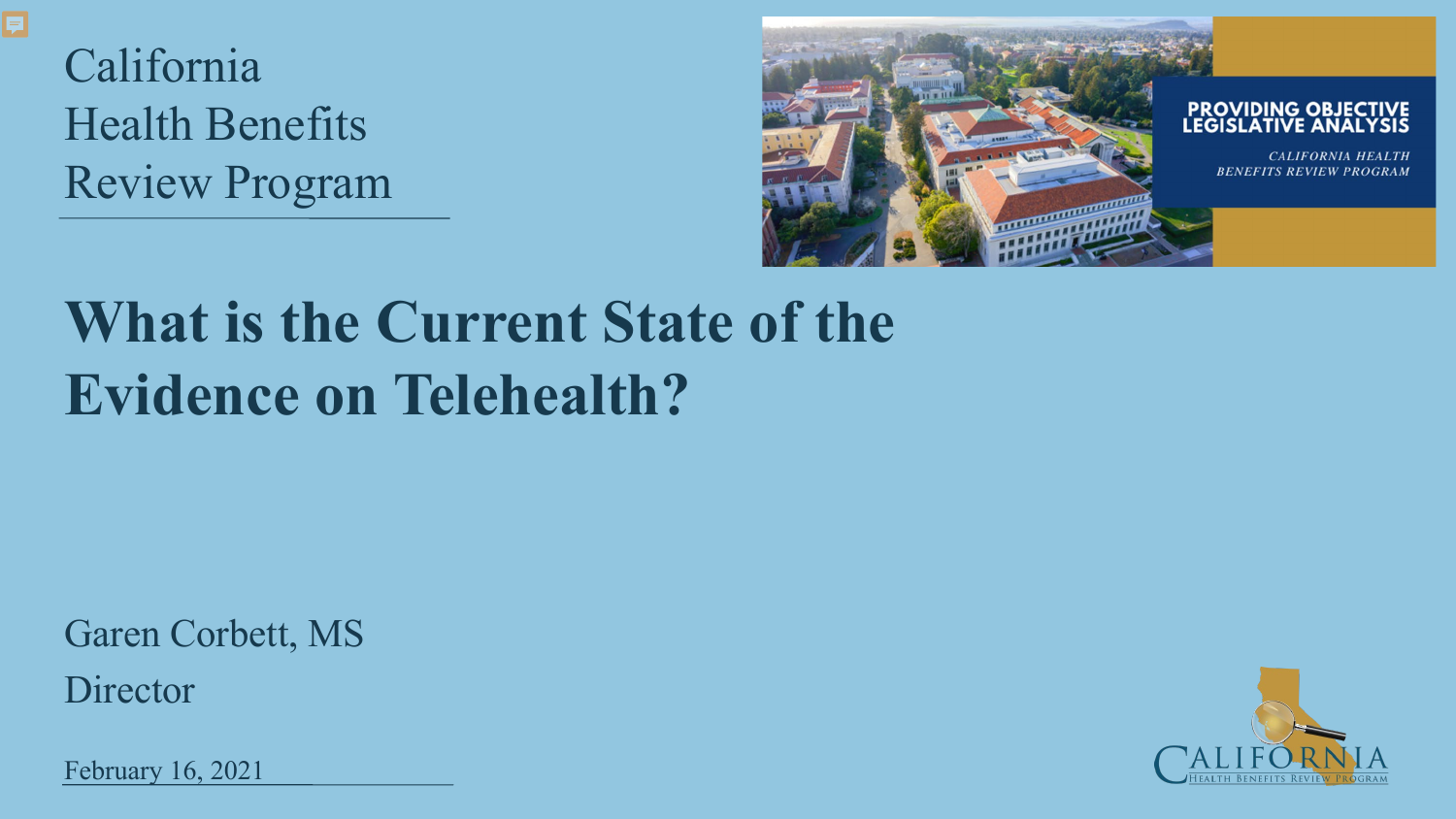- Independent analytic resource located in the University of California
- Multi-disciplinary
- Provides rapid, evidence-based information to the Legislature
- Neutral analysis of introduced bills at the **request** of the Legislature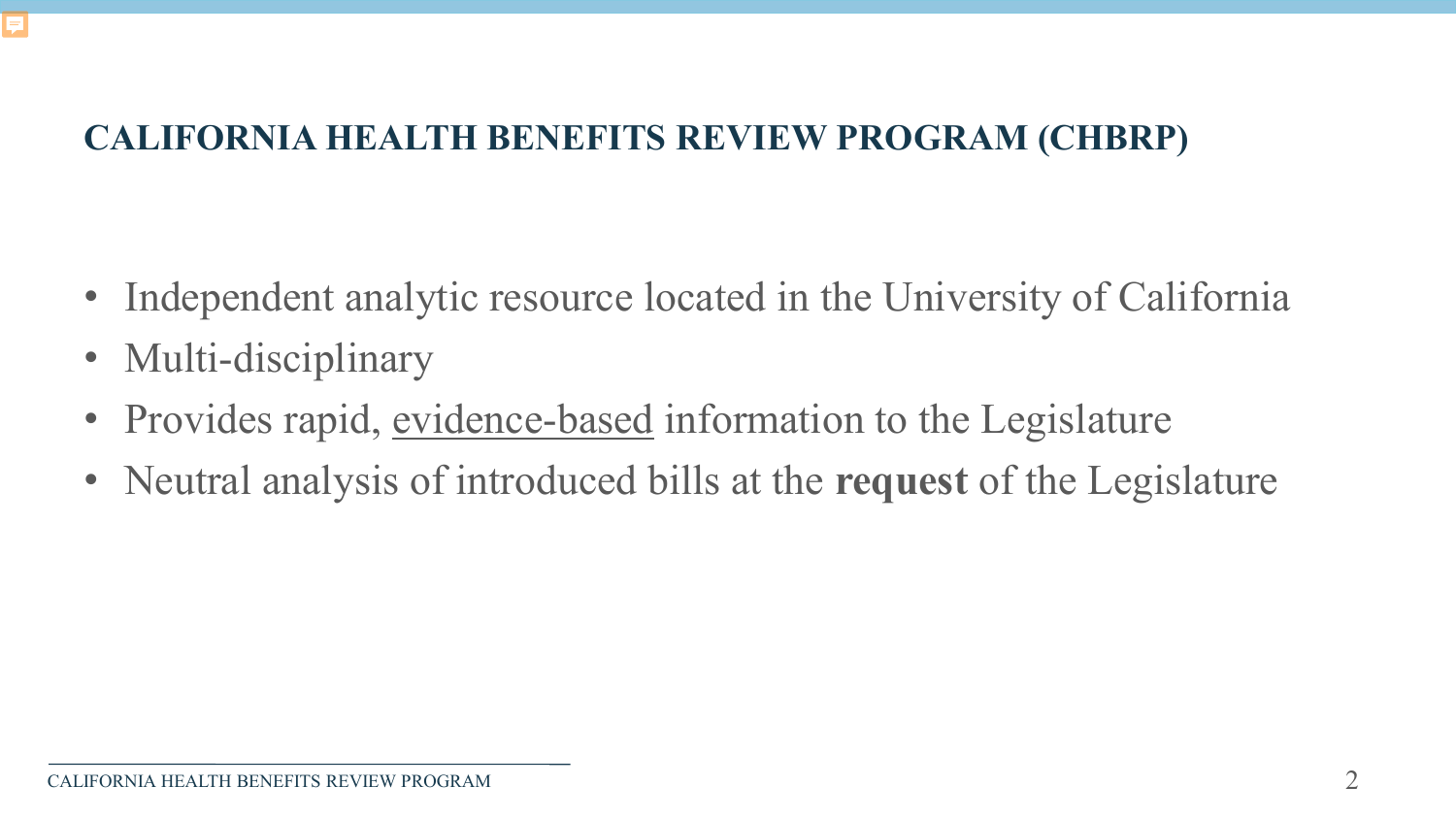#### **CHBRP'S PRIOR WORK ON TELEHEALTH**

- AB 744 (2019) Commercial Payment Parity (Chaptered)
- AB 2507 (2016) Defines telehealth and specifies modalities: store and forward; video communication, and telephone communication. Payment.
- SB 289 (2015). DMHC-regulated plans (includes Medi-Cal managed care plans) and CDI-regulated policies. Bill died in Senate.
- AB 1771 (2014) Requires coverage of telephone visits in DMHCregulated Plans (incl Medi-Cal and CDI). Died in Senate.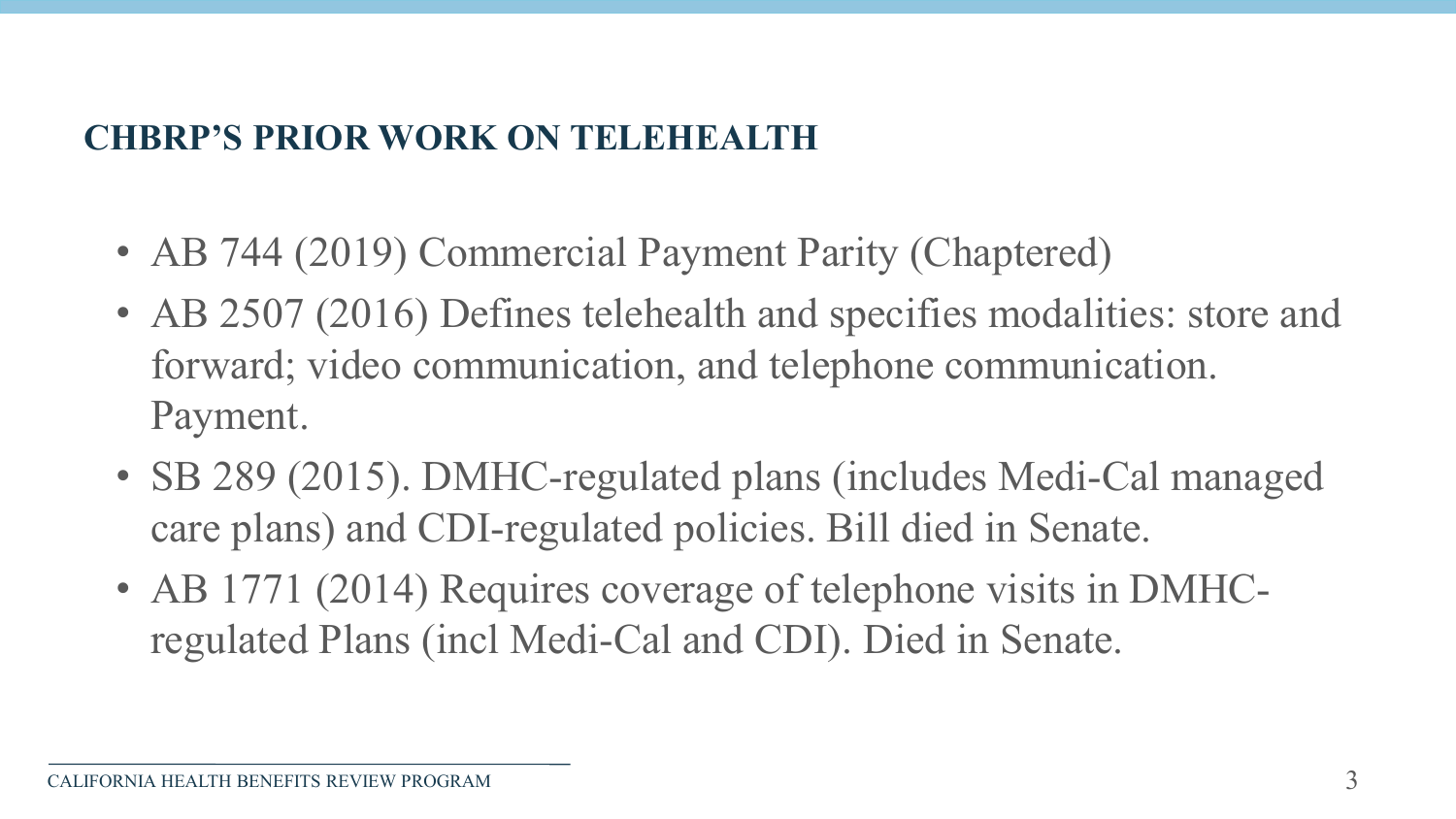### **SIGNIFICANT CHAPTERED CA TELEHEALTH LEGISLATION:**

- Telehealth Development Act of 1996 (SB 1665, Thompson, 1996)
- AB 354 (Cogdill, 2005) Reimbursement for use of store-and-forward for teleopthalmology and teledermatology.
- Telehealth Advancement Act of 2011 (AB 415, Logue)
- AB 744 (Aguiar-Curry, 2019) Private payer service & payment parity.
- CALIFORNIA HEALTH BENEFITS REVIEW PROGRAM • AB 1494 (Aguiar-Curry, 2019) – Neither face-to-face contact nor the patient's physical presence is necessary at an enrolled community clinic for purposes of Medi-Cal reimbursement during or immediately following a state of emergency. Allows for reimbursement during or immediately following a state of emergency.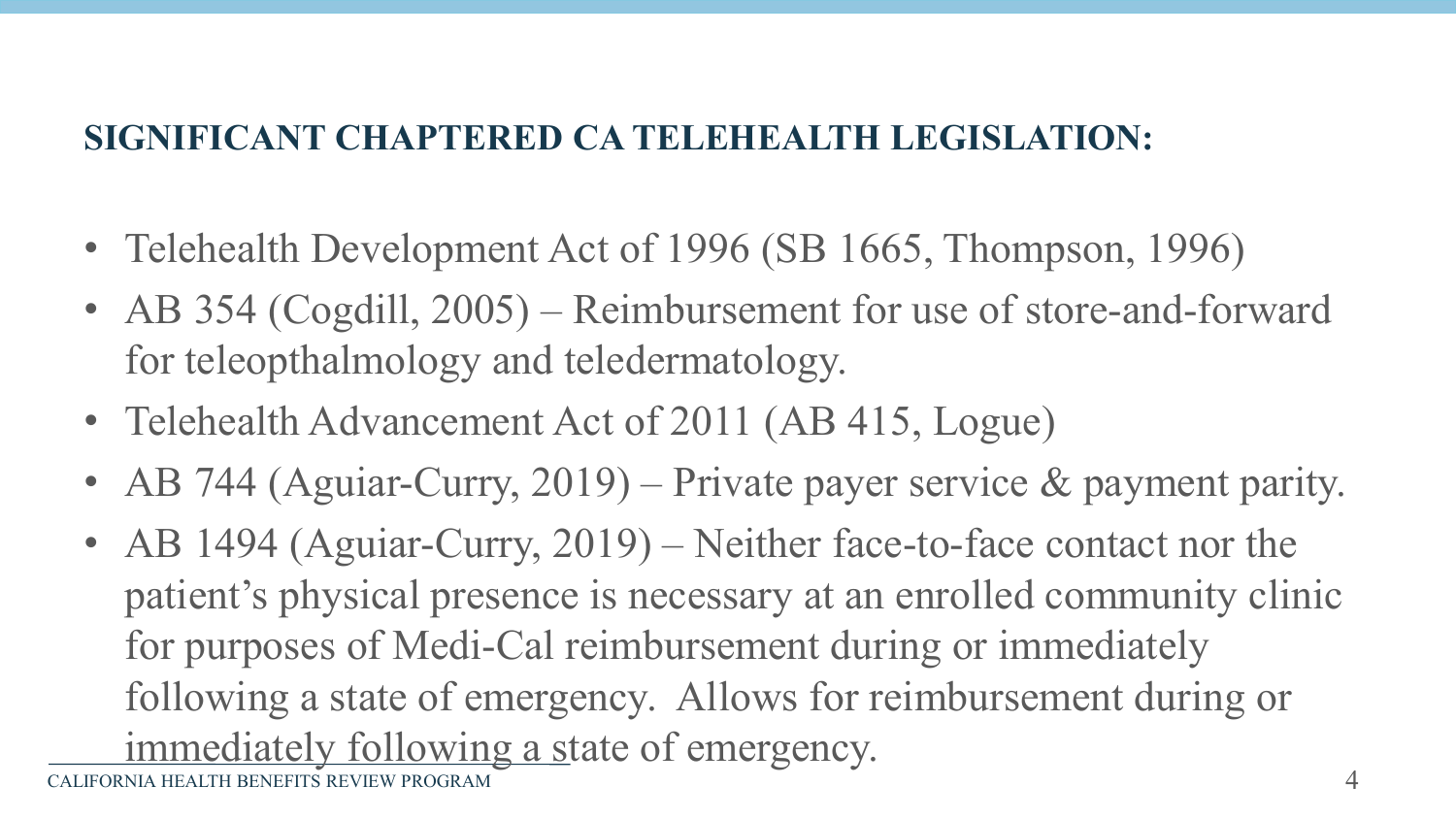#### **SIGNIFICANT CHAPTERED CA TELEHEALTH LEGISLATION:**

• For an excellent compilation of chaptered California state legislation related to telehealth, please see the Center for Connected Health Policy [list at https://www.cchpca.org/telehealth-policy/telehealth-advancement](https://www.cchpca.org/telehealth-policy/telehealth-advancement-act)act.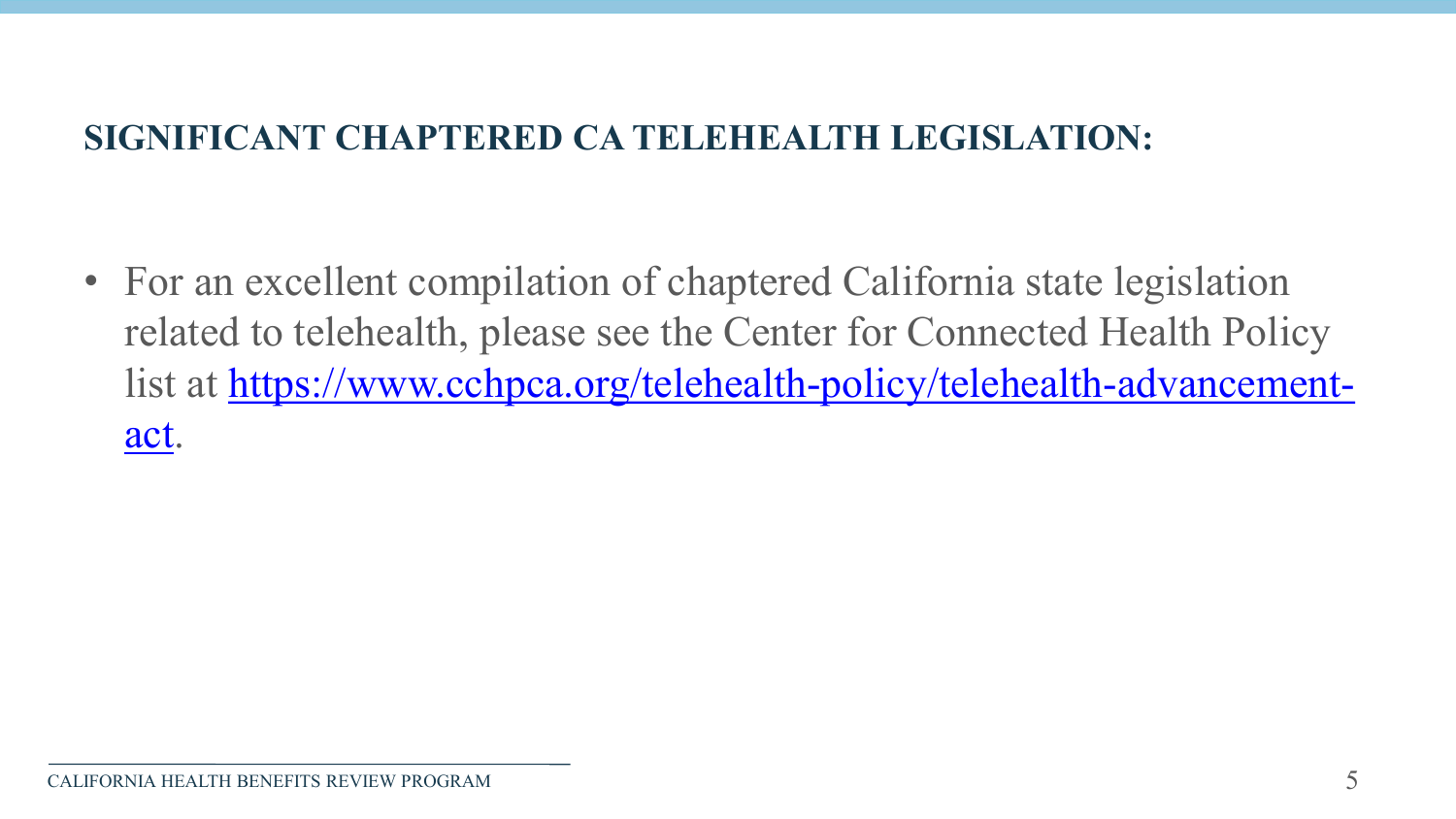#### **ASSEMBLY HEALTH REQUESTED THAT CHBRP SUMMARIZE:**

- Whether health care services delivered via telehealth are *equivalent* to inperson services;
- Whether use of telehealth services *affects* the use of other services;
- How utilization of and type of telehealth has *changed over time* and *during* the COVID-19 pandemic;
- Whether providing telehealth services *are cost-effective*; and
- Information about existing *disparities* in access to and use of telehealth.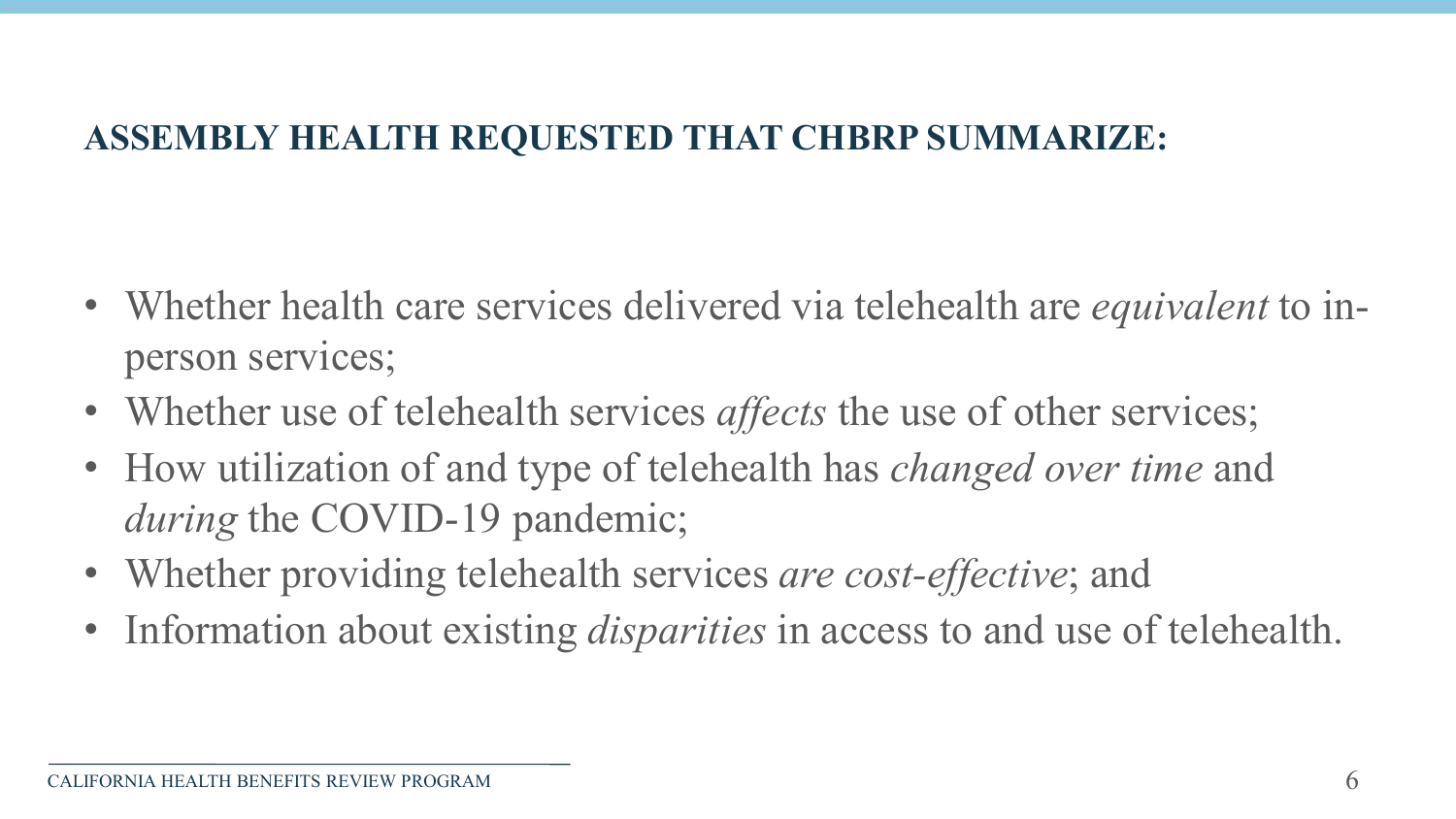#### **RESEARCH APPROACH AND CONSIDERATIONS**

CHBRP reviewed the best available evidence from peer-reviewed and grey literature to answer these two **Key Questions**

- Does the evidence indicate whether services delivered via telehealth (and specifically telephone) are equivalent to in-person services?
- Does the evidence indicate whether the use of telehealth services (and specifically telephone services) affects the use of other services?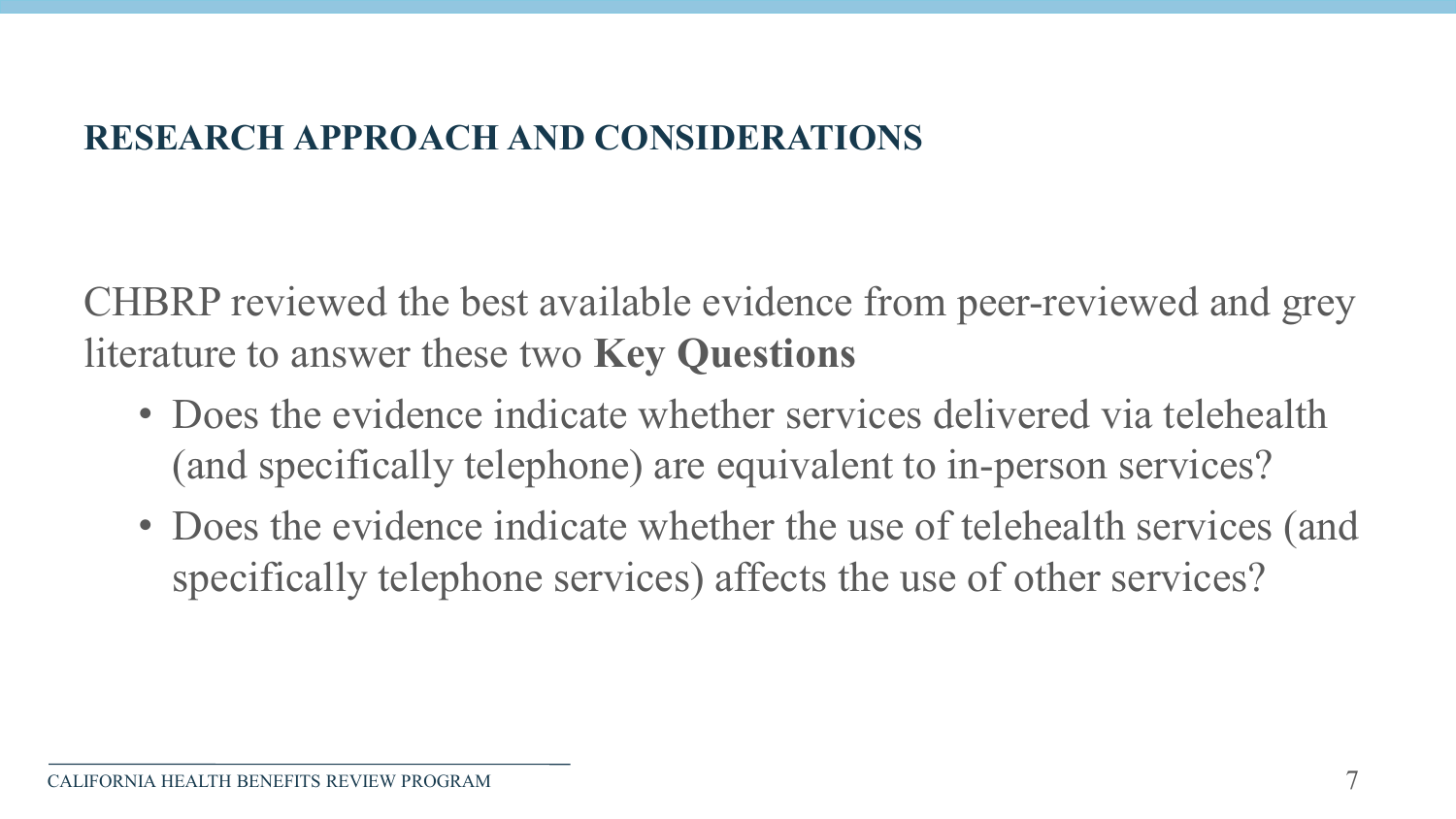### **LIMITATION OF MEDICAL EVIDENCE**

- A major limitation of the literature is that the pace at which studies of telehealth are published **does not keep pace with the rate of change in telehealth technology.**
- Another important limitation of the studies is the inability to disaggregate the **telehealth** services from other interventions, such as an integrated web portal that includes e-mails as well as information about self-care, access to test results, and ability to refill prescriptions.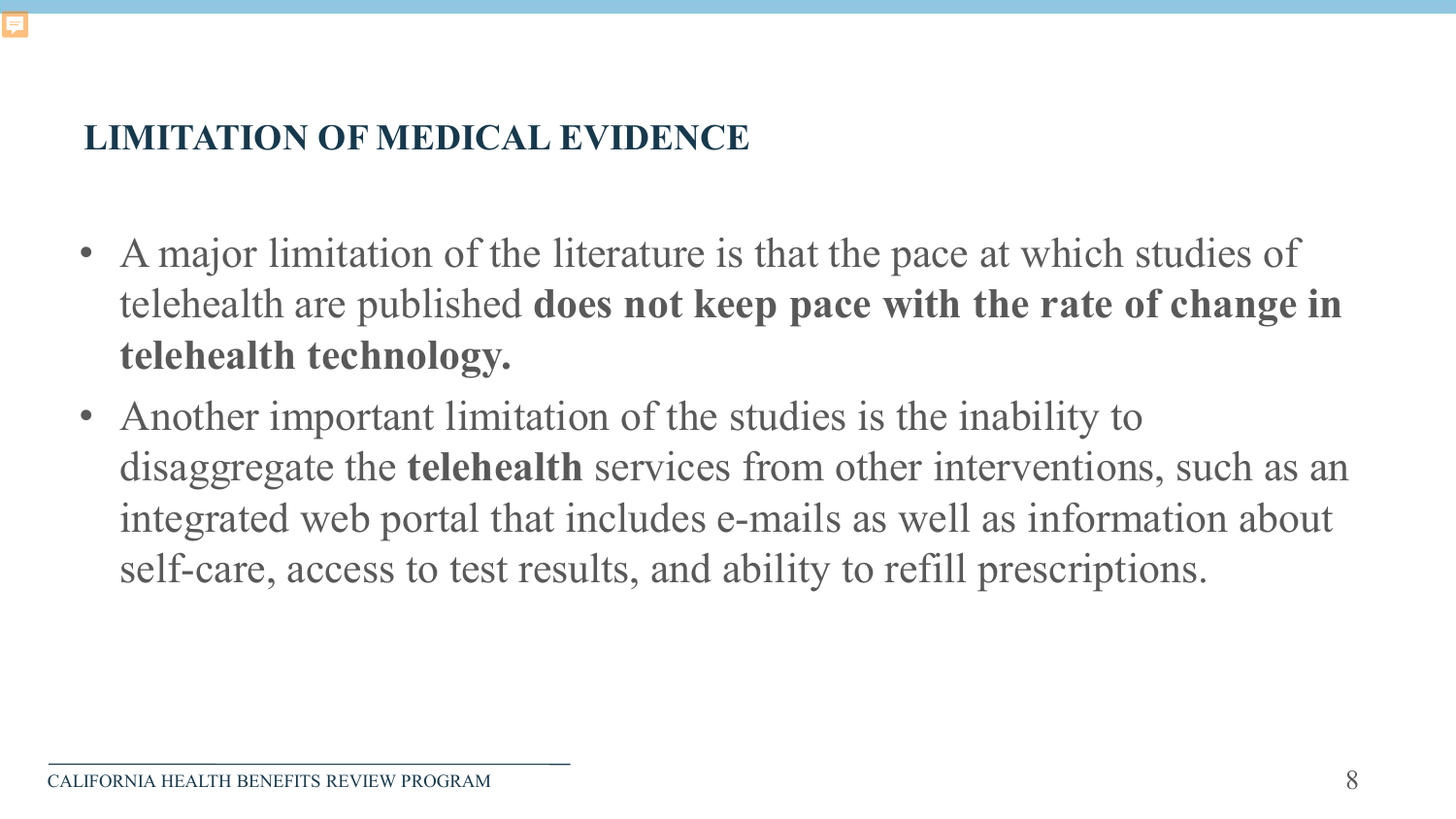### **OUTCOMES ASSESSED**

- In order to determine whether telehealth services are **equivalent to inperson services**, CHBRP examined:
	- **(1) health outcomes,** including both physiological measures and patient-reported outcomes and
	- (**2) process of care outcomes,** including treatment adherence, accuracy of diagnoses, and alignment of treatment plans with clinical practice guidelines.
- CHBRP examined effects of telehealth on the **use of other health care services**, such as wait time for specialty care, or number of outpatient visits, ER visits and hospitalizations.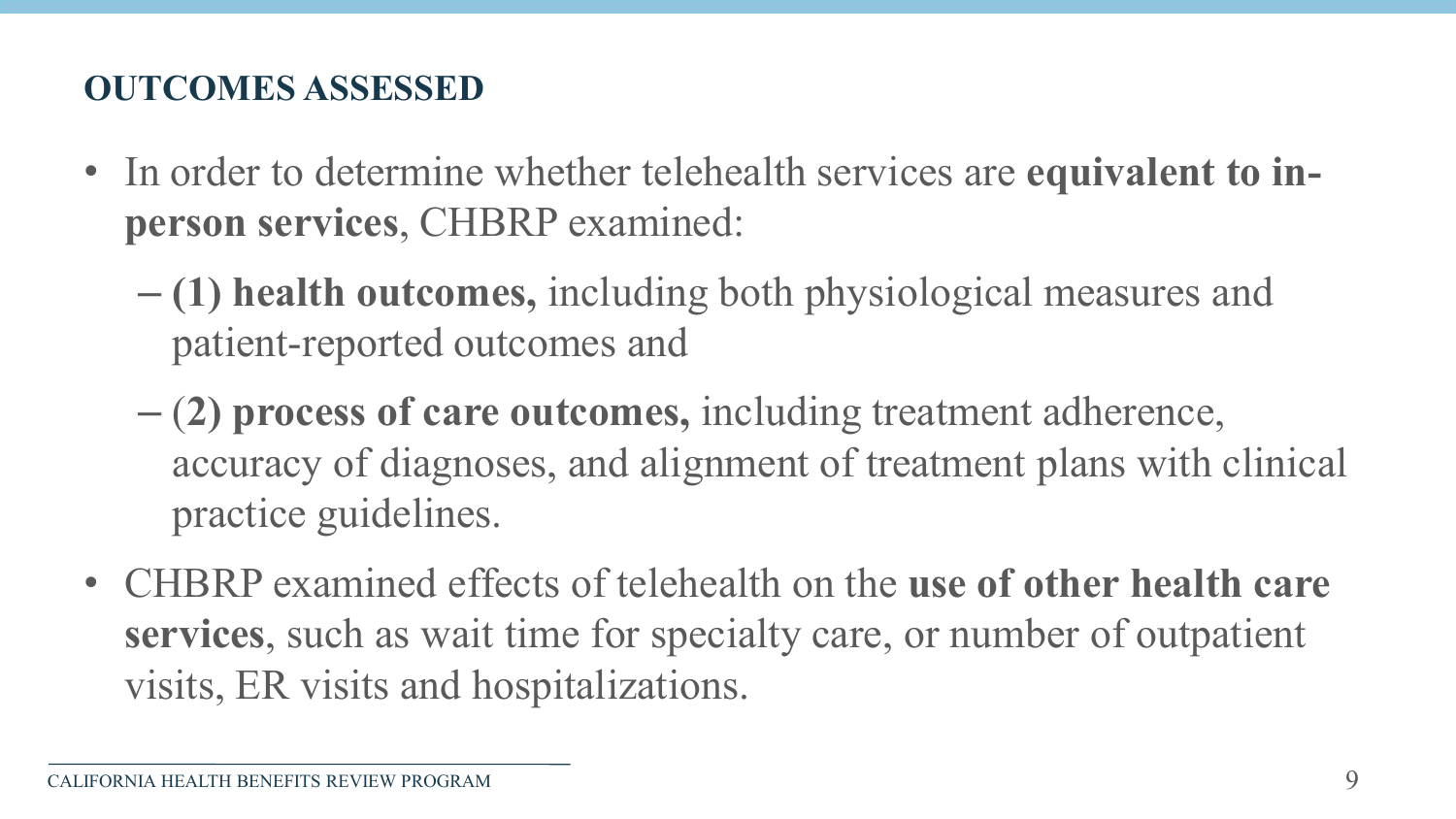#### **MEDICAL EFFECTIVENESS FINDINGS**

|                   | <b>Equivalent to In-Person Services</b> |                                  | <b>Use of Other</b><br><b>Services</b>  |
|-------------------|-----------------------------------------|----------------------------------|-----------------------------------------|
|                   | <b>Health Outcomes</b>                  | <b>Process of Care</b>           | <b>Access and</b><br><b>Utilization</b> |
| <b>Live Video</b> | Clear and Convincing -<br><b>Yes</b>    | Clear and Convincing $-$<br>Yes. | Preponderance - No                      |
| <b>Telephone</b>  | Preponderance - Yes                     | Inconclusive                     | Inconclusive                            |
| eConsult          | Insufficient                            | Insufficient                     | Preponderance - Yes                     |

ロ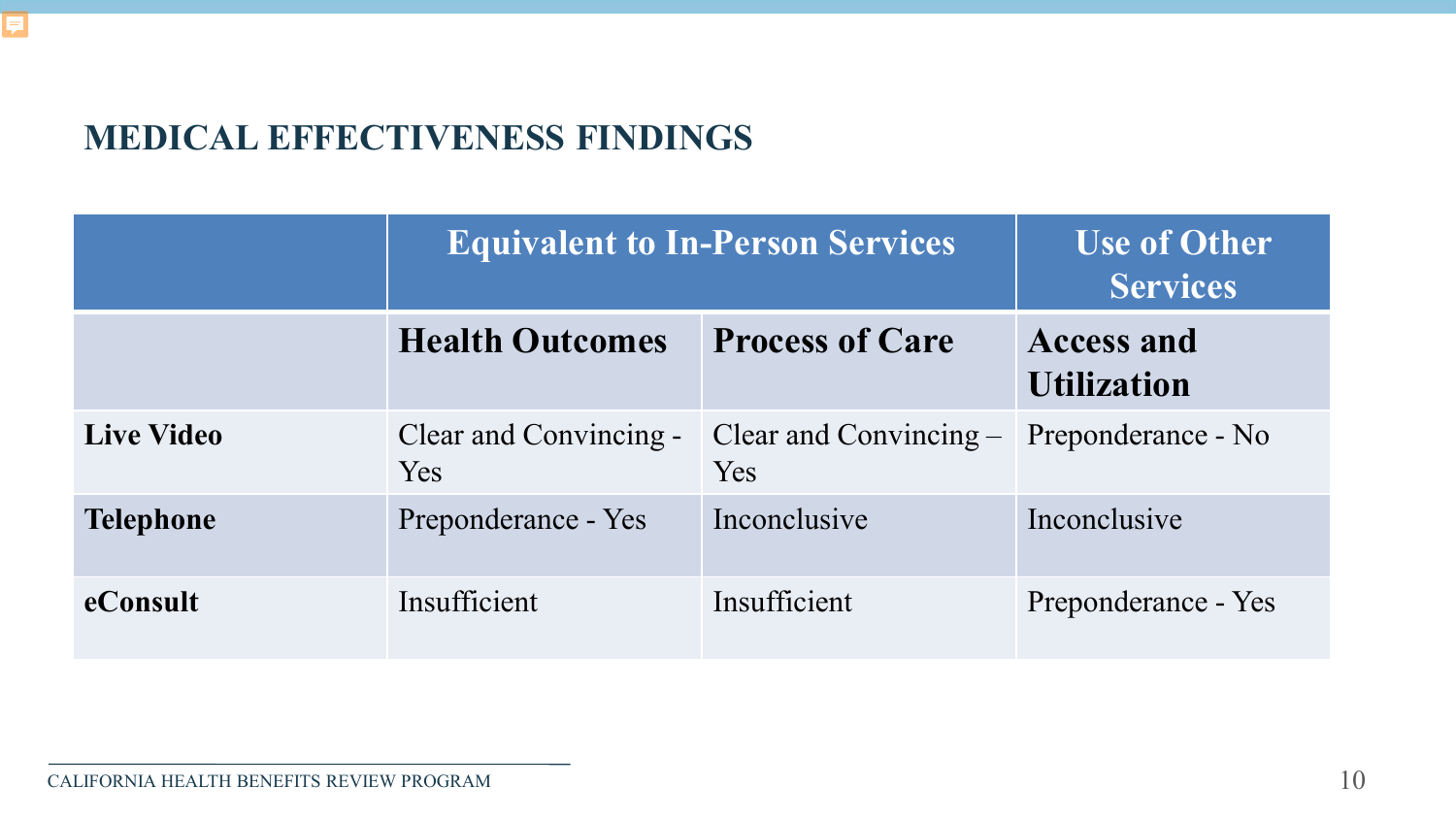#### **UTILIZATION OF TELEHEALTH**

Figure 1. Trends in In-Person, Telehealth, and Total Visits per Week, January 1, 2020-June 16, 2020



Source: Patel, et al., 2020.

Note: The dotted vertical line indicates the week of March 17, 2020 (week 11), when Medicare expanded reimbursement for telemedicine visits due to the COVID-19 pandemic. Week 21 (May 20-May 26, 2020) includes Memorial Day, a federal holiday in the US. The work week was likely 4 days for many practices resulting in a decrease in visit volume.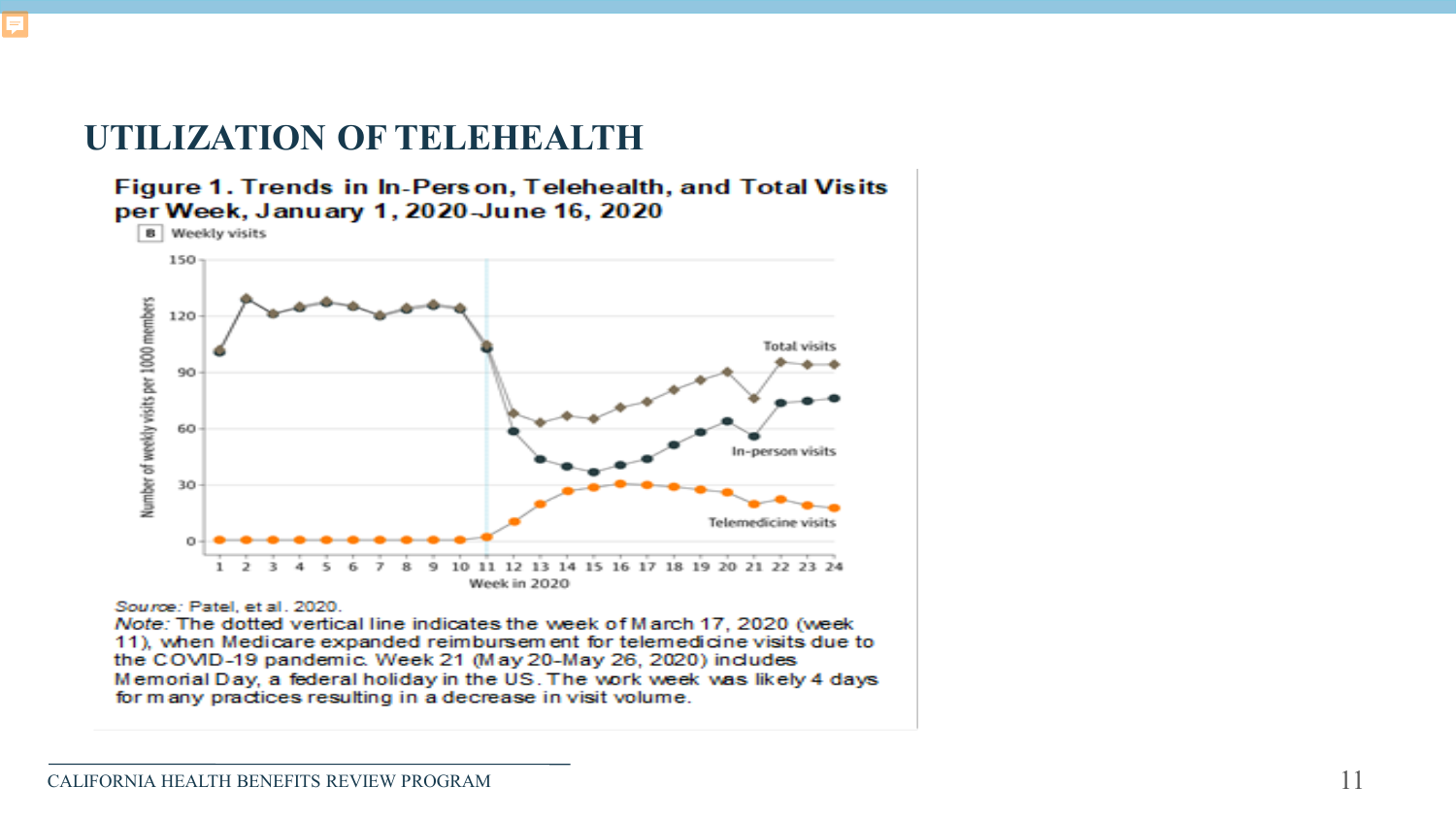### UTILIZATION OF TELEHEALTH

• During the COVID-19 pandemic, **use of telephone** increased dramatically in March and April of 2020. As restrictions around telehealth technology loosened, **video** use increased and overtook telephone.

• Telehealth use is highest among behavioral health providers, radiologists, pathologists, and emergency medicine physicians. While telehealth use among all provider types increased during the COVID-19 pandemic, these trends have held.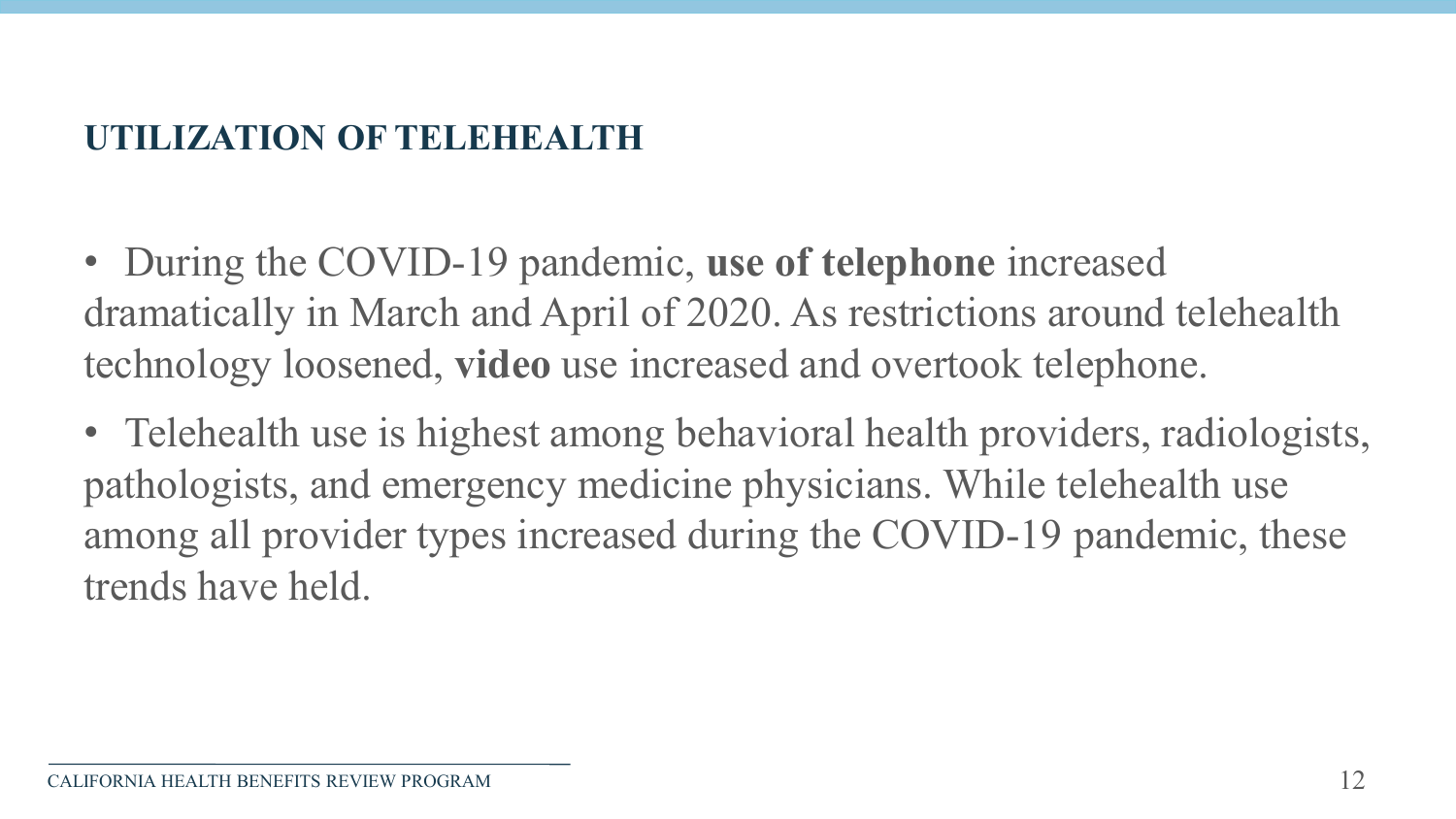### **COST-EFFECTIVENESS OF TELEHEALTH**

- Generally, telehealth was associated with overall cost savings or was cost neutral.
- Except for a direct-to-consumer telehealth study (discussed in our Brief), no recent studies were identified that found increased overall costs with telehealth services.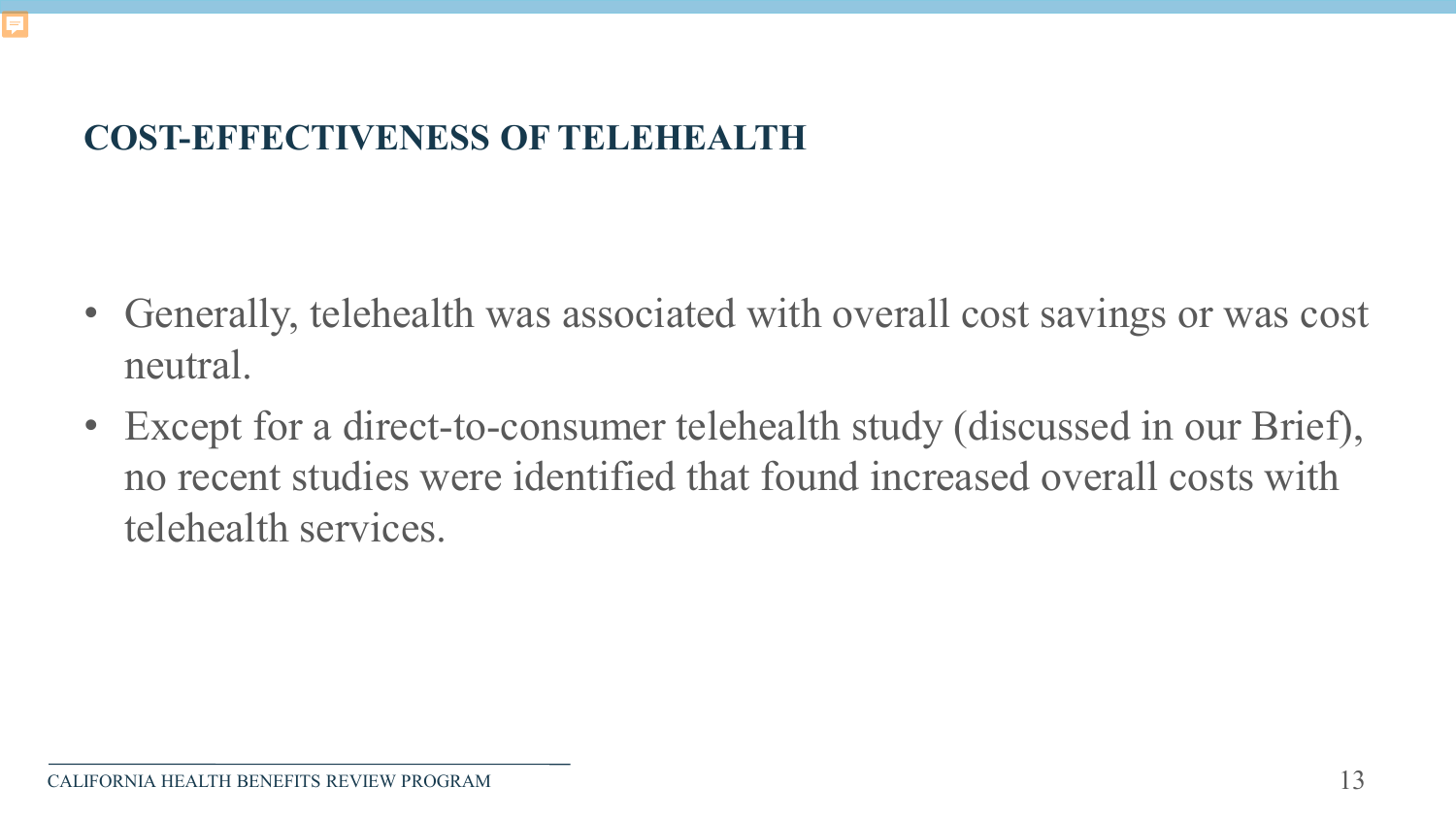#### **COST-EFFECTIVENESS OF TELEHEALTH DURING COVID-19**

• CHBRP was unable to locate any recent analyses that reported data on telehealth's effects on cost during the COVID-19 pandemic; the major changes in the behavior of health systems and consumers associated with the pandemic *may* have led to overall cost increases rather than the cost savings that were identified in earlier studies.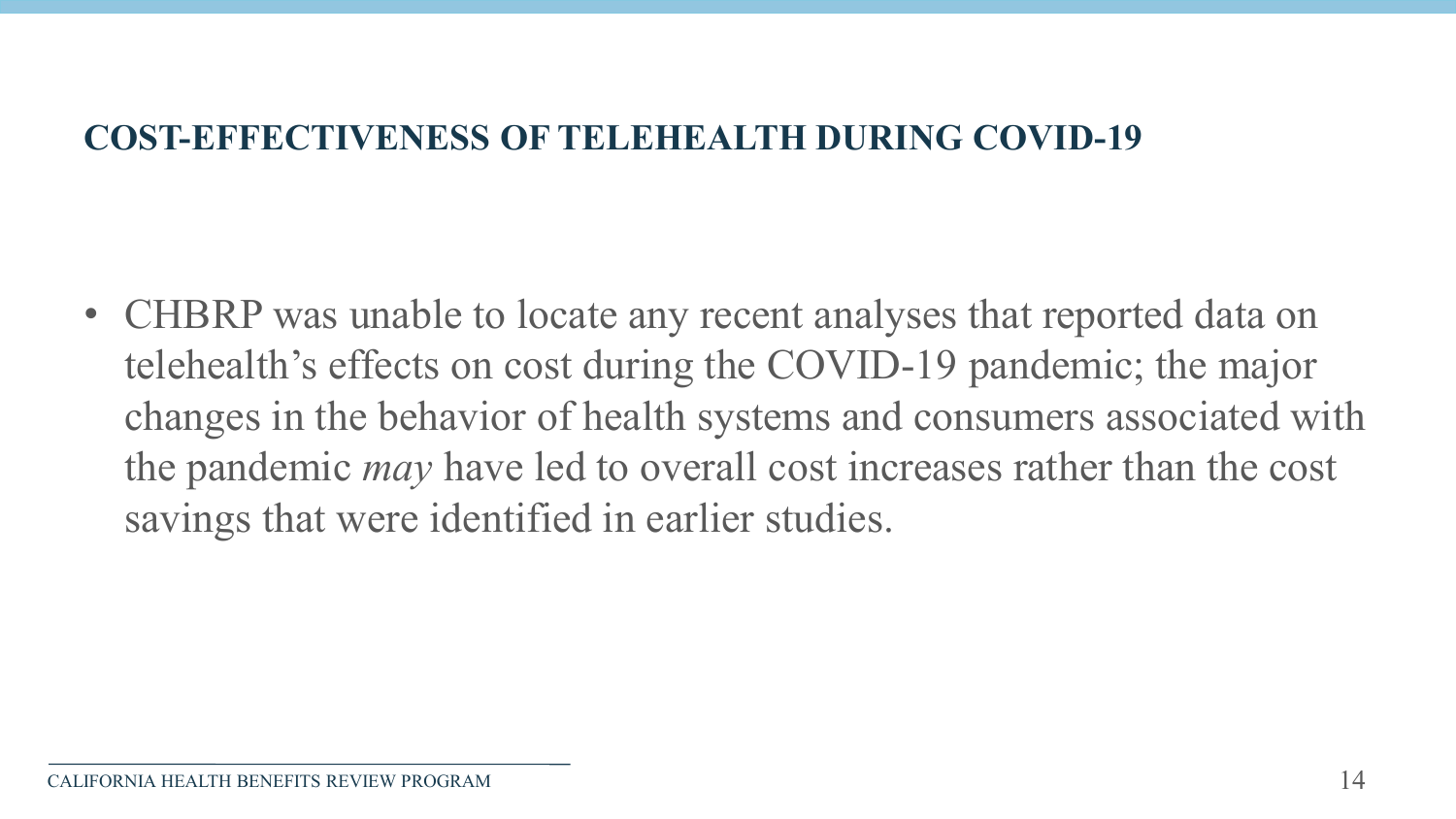#### **DISPARITIES AND SOCIAL DETERMINANTS OF HEALTH**

- Telehealth may improve **access** to health care services, but **disparities** in telehealth utilization persist.
- In the context of the current COVID-19 pandemic, researchers have noted that individuals with poorer health are most likely to benefit from telehealth services but these individuals are also less likely to use telehealth than healthier individuals.
- The disparities in rural telehealth utilization may be partially explained by disparities in infrastructure and technology access.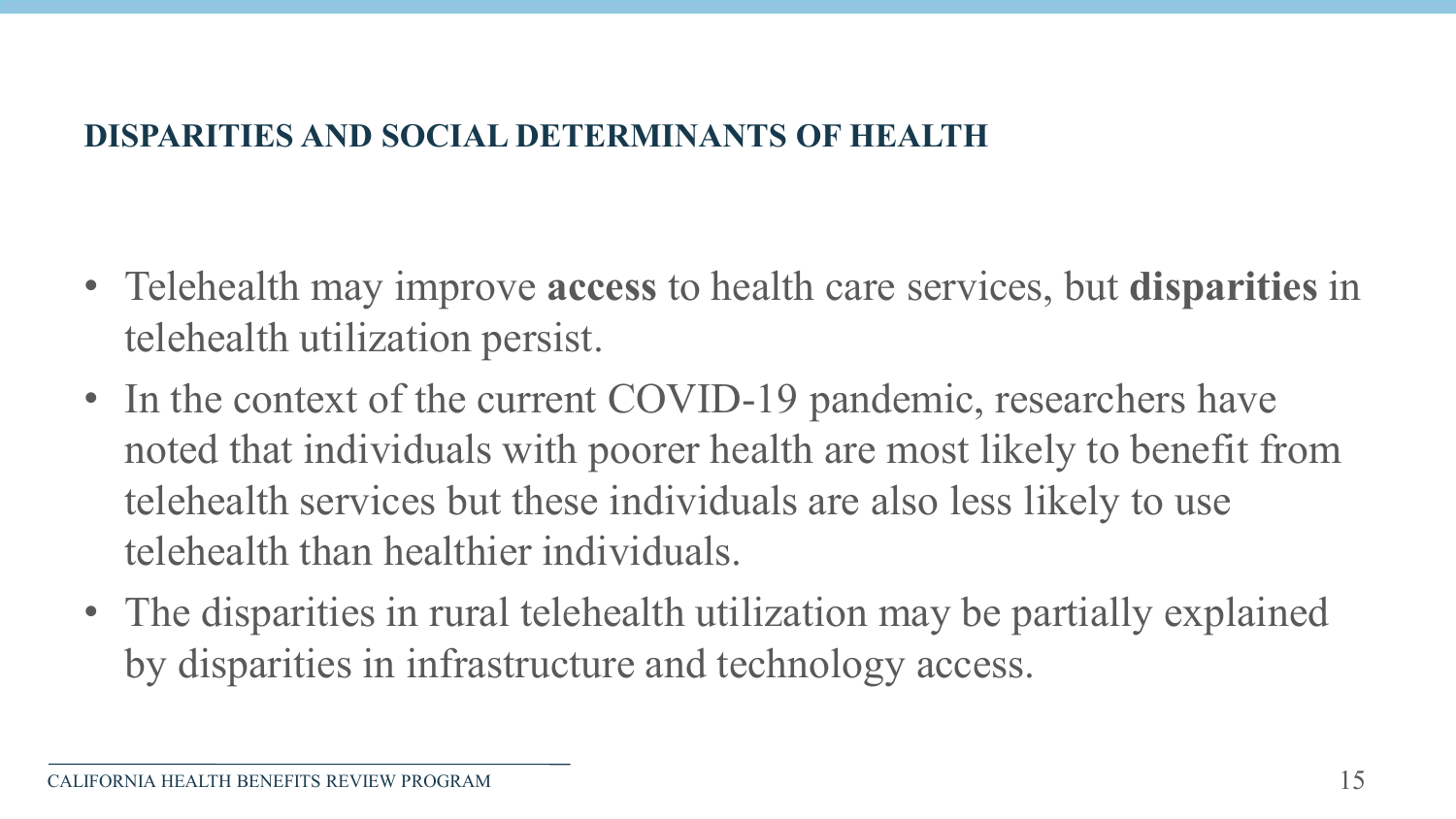#### **DISPARITIES AND SOCIAL DETERMINANTS OF HEALTH**

- Telehealth access and utilization varies across population groups, with non-English speakers, people of color, older Americans, and lowerincome households all reporting greater technology barriers, lower telehealth utilization, and higher likelihood of using telephone/audioonly rather than video telehealth.
- Telehealth disparities likely persist but may have narrowed as a result of COVID-19 pandemic-facilitated health system changes.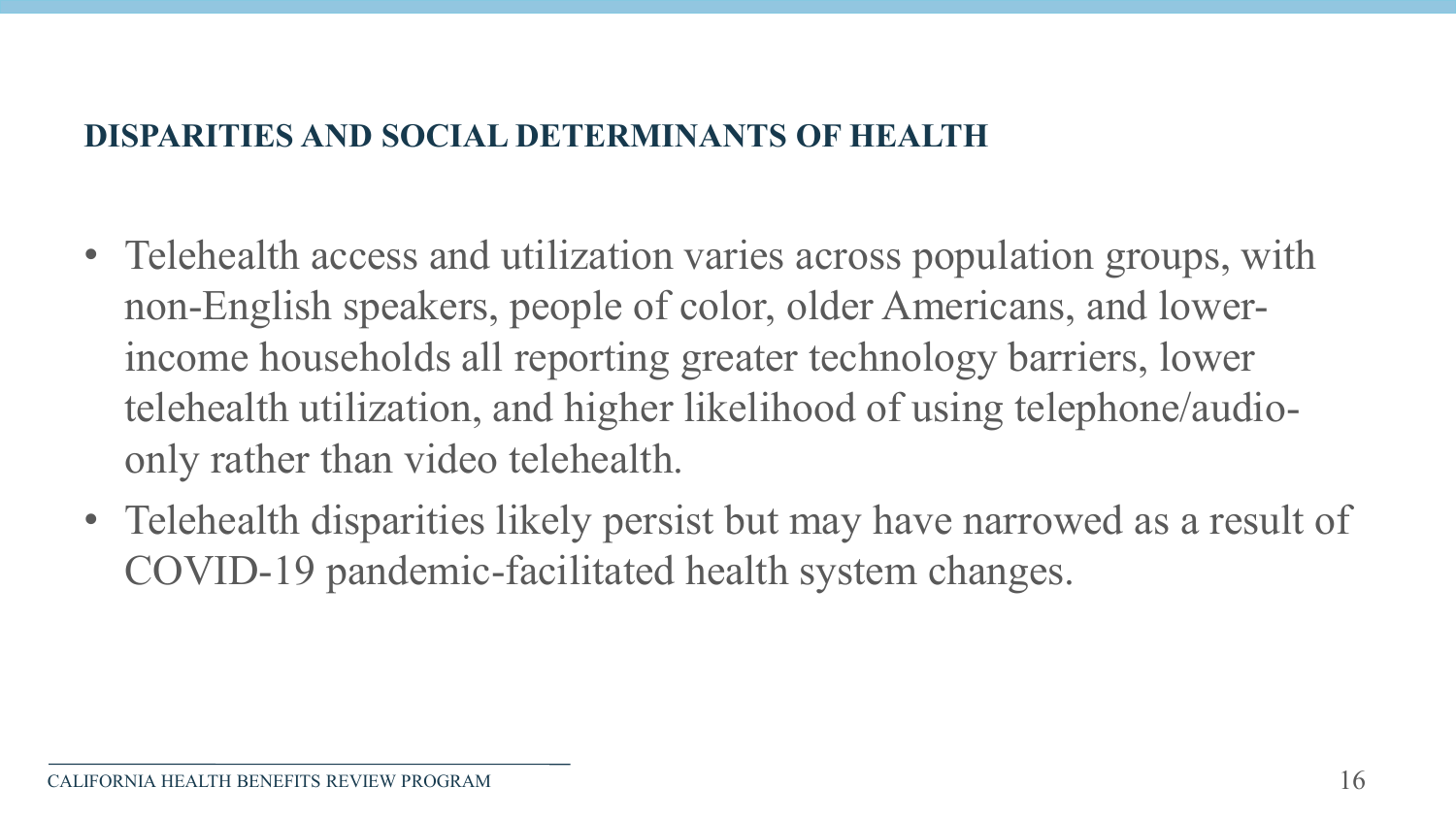### **CONCLUSION**

- Use of telehealth has changed substantially in the last year, both in terms of volume and in delivery.
- More literature evaluating the effectiveness is forthcoming.
- Although utilization of telehealth has decreased from the peak in April 2020, although utilization of telehealth has decreased from the peak in April 2020, it is likely that utilization of telehealth will remain higher than pre-pandemic levels, although the magnitude of increase is unclear.
- Studies of telehealth have not been able to keep pace with the very rapid rate of change in telehealth technology and changes in use.